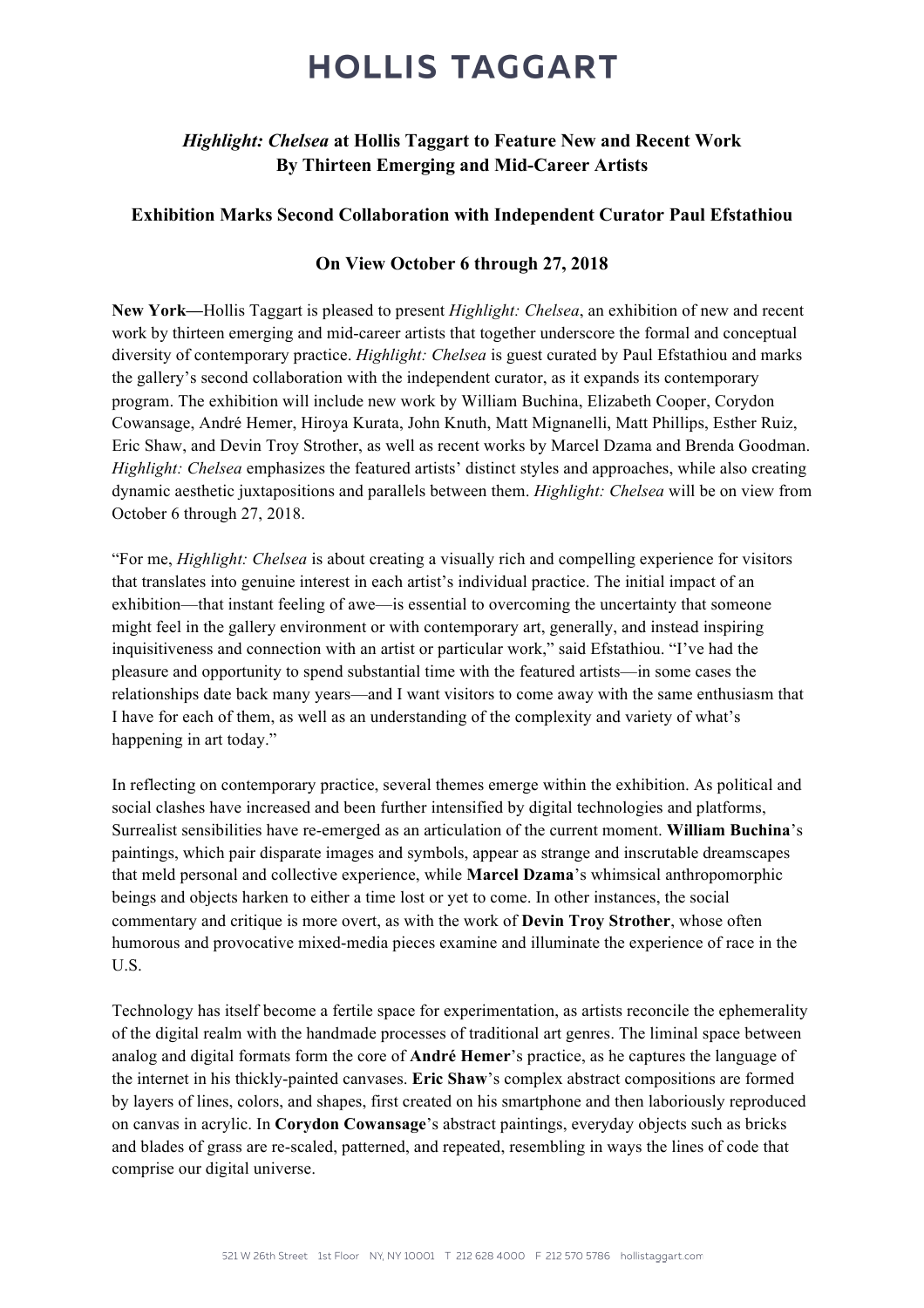Abstraction also connects the works of Brenda Goodman, whose compositions suggest staring faces and twisted bodies as an evocation of emotion and human experience; Elizabeth Cooper, whose bright color contrasts and splattering and pouring techniques offer a contemporary reprisal of Abstract Expressionism; and Esther Ruiz, who marries organic materials with mass-produced plexiglass and neons to create sculptural objects that feel at once primal and futuristic.

"*Highlight: Chelsea* offers an exciting opportunity to experience a wide range of artistic production, and to examine the singular approaches that artists are taking to common experience and ongoing formal dialogues," said Hollis Taggart. "As the gallery continues to expand its contemporary program, we are particularly attuned to giving a platform and voice to emerging artists and those who have been under-represented in our cultural and artistic conversations. This is very much dovetails with Paul's approach to making contemporary art accessible and inviting to wide range of audiences, and we are enthusiastic about our ongoing collaboration with him."

Brief biographies for each of the participating artists follow below:

William Buchina's acrylic and ink paintings incorporate images and symbols from a wide and disparate range of sources. Together, they form absurd and eerie dreamscapes that concurrently suggest and obscure social and political commentaries. Characterized by a graphic quality and rich use of color, the paintings draw the viewer into Buchina's strange and compelling worlds.

Elizabeth Cooper's paintings draw on the language of Abstract Expressionism, as she pours, splashes, and splatters her multi-colored oil paints atop swaths of flat monochromatic color fields. Although referential to the past, Cooper's keen eye for color contrasts and use of neons and pastels make her canvases appear more like contemporary advertisements, with an engaging freshness and vibrancy.

Corydon Cowansage takes inspiration from the subtle details of everyday life, from architectural forms to blades of grass. These referents become the basis for the creation of richly-colored, highlypatterned abstract compositions that bely their origins. Playing with scale, line, and repetition, Cowansage creates works that captivate and deceive the eye.

Marcel Dzama's work, which often features anthropomorphic beings and objects, is characterized by a sense of whimsy and fantasy that recalls the visual language of Surrealism. While he is best known for his drawings and paintings, rendered in muted tones, the artist has, in recent years, expanded his practice to encompass sculpture and film, bringing his otherworldly beings into the three-dimensional realm.

Brenda Goodman's work challenges the boundaries between figuration and abstraction, as she creates formal compositions that evoke staring faces, twisted bodies, and convoluted interiors. Her lush paintings, which vary widely in scale, are particularly concerned with the experience of surface and texture, as the embodiments of human emotion and sensation.

André Hemer fuses analog and digital techniques and approaches in his practice, introducing the language of the internet into his rich and painterly surfaces. In this way, Hemer works to reconcile the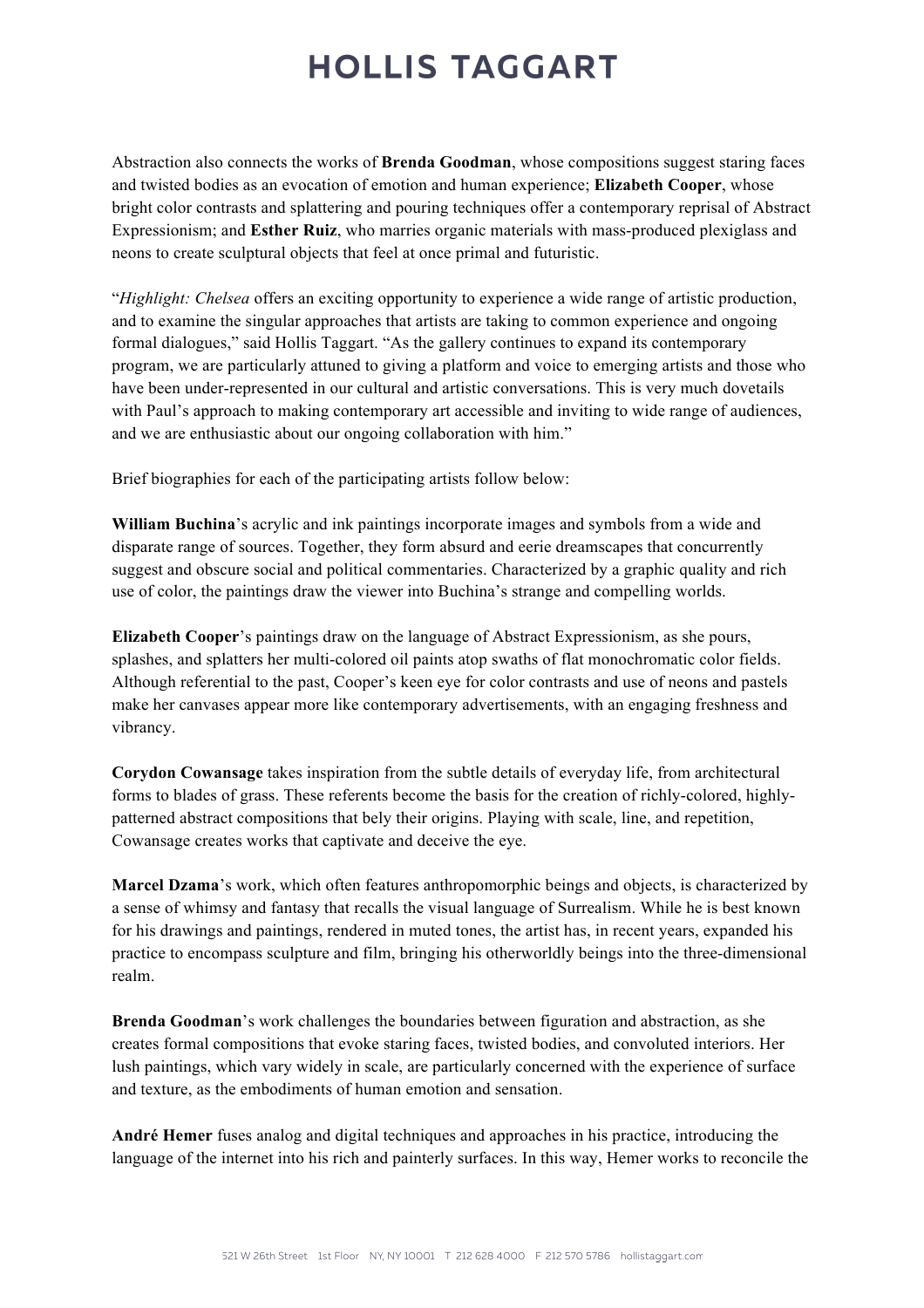physicality of the canvas and paint with the ephemerality of digital images, scans, and codes, creating a new space that lives in between.

Hiroya Kurata's paintings combine representations of found imagery with those of personal remembrances, creating scenes that feel at once familiar and strangely disconcerting. Referencing the visual language of cartoons and landscape paintings, Kurata explores the conception and emotion of nostalgia.

John Knuth investigates the relationship between nature and humanity, emphasizing in particular the impact our actions have on the environment. Using humble and unexpected materials, including distress flares, fly regurgitation, and stretched reflective mylar, Knuth creates poignant metaphors and associations that reflect on the changing environment and what those transformations mean for the future.

Matt Mignanelli's paintings explore the tension between expressionistic, painterly brushstrokes and the geometric precision of urban plans and architectural forms. Appearing almost as duos, with one side capturing a strict repetition of line and the other freedom of gesture, the works suggest an untenable divide, as the two aspects begin to meld at the center and are connected by the use of deep, saturated color.

Matt Phillips's softly-colored abstract compositions draw inspiration from a range of sources, including maps, quilts, and architectural forms, and develop organically as he moves across the canvas. Using his self-created water-based paint, Phillips melds the boundaries between color and canvas, as the paint absorbs deeply into the canvas uniting them.

Esther Ruiz's sculptures explore natural phenomena, pop culture, and the fictional landscapes of the future. Interested in the flashy but dilapidated aesthetic of sci-fi movies of the 1980s and '90s, Ruiz's work marries organic materials such as stone and geodes with mass-produced plexiglass and neon. The result is an object that feels at once grounded in the primal and shaped by the future.

Eric Shaw merges digital technologies with handmade processes, creating his abstract compositions first on a smartphone app and then translating them by hand onto the canvas in acrylic paint. This work is then photographed and reworked further on his phone, resulting in a canvas that has several complex layers of line, shape, and color. This visual intricacy is further amplified by a strategic use of glossy and matte paints to create a dynamic sense of depth.

Devin Troy Strother's distinctive practice merges the formal vocabularies of painting, collage, assemblage, and sculpture. Never one to shy away from the outrageous and provocative, Strother's work dares his viewers to enter his madcap narratives, as he plays on and critiques issues related to race and the art historical canon through both figurative and abstract works, on canvas and in threedimensional space.

#### About Hollis Taggart

Founded in 1979, Hollis Taggart—formerly known as Hollis Taggart Galleries—presents significant works of American art, showcasing the trajectory of American art movements from the Hudson River School to American Modernism and Post-War and Contemporary eras. Its program is characterized by a deep commitment to scholarship and bringing to the fore the work of under-recognized artists. It